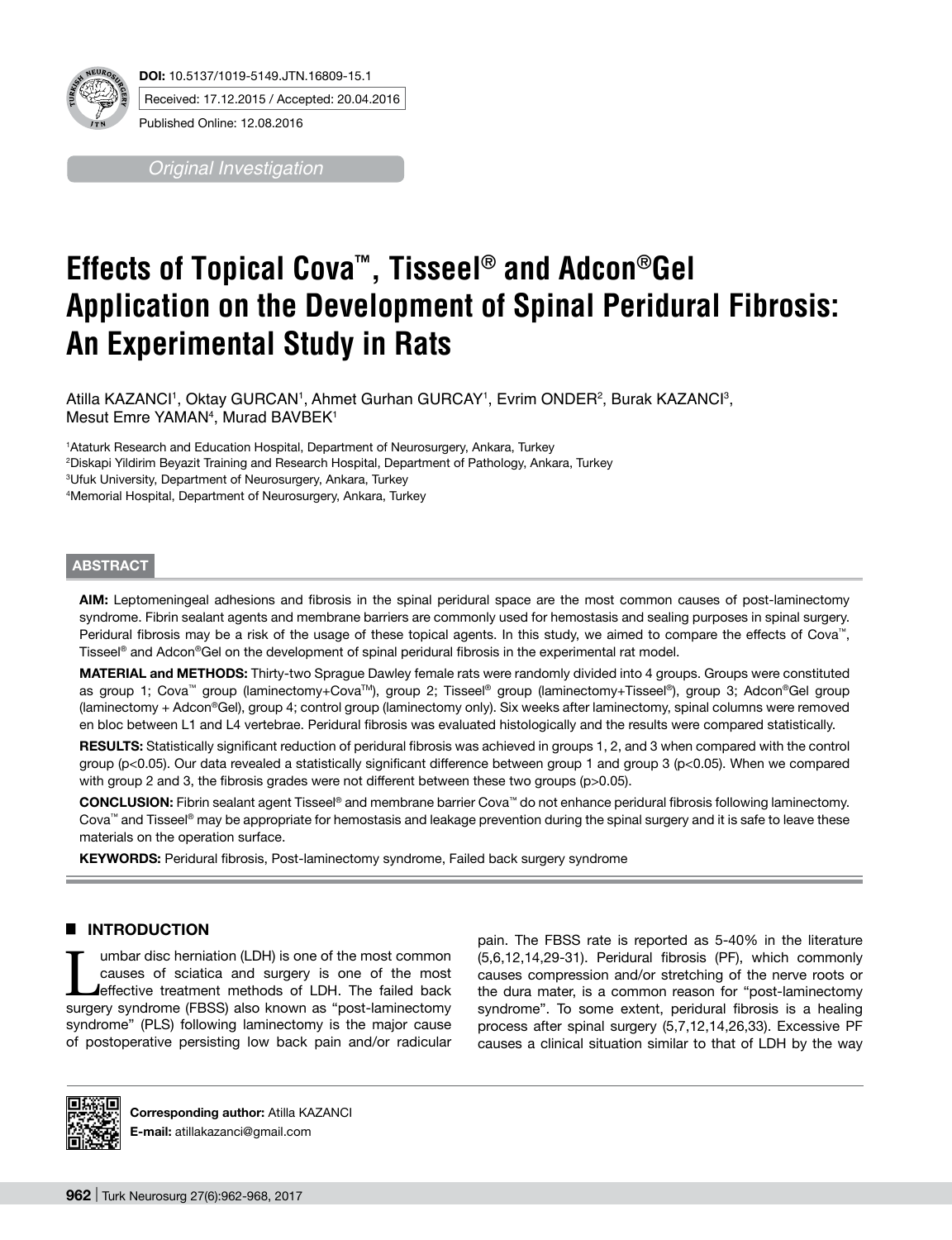of adhesions, tension and compression on the nerve roots. The multi-factorial process that causes PF involves increased extracellular matrix components such as fibronectin, dermatan sulfate and collagen fibers and the accumulation of fibroblasts with cellular reduction (20,21,28,34). FBSS generally leads to revision surgeries with higher rates of complications mostly due to the disrupted anatomical plane. Many biological and non-biological materials for the prevention of peridural fibrosis such as autologous fat grafts, hemostatic polysaccharide agents, polytetrafluoroethylene membrane, antineoplastic agents, CO<sub>2</sub> laser, hyperbaric oxygen treatment, fibrinolytic agents, anti-inflammatory agents and dural adhesion barriers have been studied in animals (4,5,7,8,11,14,26,28 29,31,33).

Hematoma and dural lacerations ending in cerebrospinal fluid (CSF) leakage are the most frequent undesirable complications following spinal surgery. Many operative techniques, devices and agents have been used to minimize these complications. Electro-coagulation, compression, suture ligation, and haemostatic agents are generally used to achieve haemostasis (32). Direct surgical repair techniques with sutures, muscle or other patch grafts, fibrin glues or fibrin sealants and soft or suturable microfibrillar collagen membranes are used for repairing dural lacerations (10).

Cova™ (Biom'Up SA Saint Priest, France) is a membrane, which is composed of reticulated acellular porcine collagen. Cova™ forms a barrier that guides the healing along distinct anatomical planes, thereby enabling the preservation of cleavage planes and the prevention of adhesions and fibrosis. It is completely resorbable within a period that is compatible with healing. In spinal surgery, this membrane may act as a natural barrier dura mater and adjacent tissues (1-3).

Tisseel® (Baxer AG,Vienna, Austria) is a biological twocomponent fibrin sealant composed of sealer protein solution (Total protein: 96 – 125 mg/mL, fibrinogen: 67 – 106 mg/ mL, synthetic aprotinin: 2250 – 3750 KIU/mL) and thrombin solution (human thrombin 400 – 625 units/mL, calcium chloride:  $36 - 44$  µmol/mL). Tisseel® is a fibrin sealant that is used as an adjunct to hemostasis when control of bleeding by conventional surgical techniques, such as suture, ligature, and cautery, is ineffective or impractical (19,24,32). It received Food and Drug Administration (FDA) approval for hemostasis at 1998 (32). It is also used for preventing leakage from anastomoses or tissue lacerations as an adjunct to standard surgical techniques such as suture and ligature (10).

Adcon®Gel (European Medical Contract Manufacturing B.V. Nijmegen, The Netherlands) is a resorbable carbohydrate polymer gel composed of gelatin (porcine) and a polyglycan ester in phosphate buffered saline (15,17,22). It has FDA approval for preventing peridural fibrosis. It must be kept in mind that some case reports have stated increased risk of CSF leakage after the use of Adcon®Gel (9,16,18). Although discussions continue on whether Adcon®Gel reduces scar formation and adhesions, neurosurgeons frequently use Adcon®Gel during recurrent spine surgery to reduce peridural scarring and adhesions (13,17,27).

Fibrin sealant agents and membrane barriers are frequently and abundantly used for hemostasis and leakage prevention. Neurosurgeons generally avoid leaving extra-surgical materials on the surgical field due to the anxiety of causing additional morbidities. However, for both fibrin sealant agents and membrane barriers, there is not enough evidence in the current English literature about the relationship with peridural fibrosis.

The purpose of this study was to investigate the effects of topical application of Cova™ and Tisseel® in the epidural space after laminectomy in an experimental rat model.

# █ **MATERIAL and METHODS**

All experimental procedures were approved by the ethical committee of Kobay Experimental Animals Laboratory (Kobay DHL). The procedures were carried out at Kobay Experimental Animals Incorporated Company under veterinarian surveillance. Thirty-two adult Sprague-Dawley female rats weighing on average 250-350 g were randomly allocated into 4 groups. All animals were housed individually in a climate-controlled room at constant 23ºC temperature and there was no water or food deprivation. Experimental groups are summarized in Table I. The groups and procedures were as follows:

Group 1 (Cova™ group, n=8): After laminectomy, acellular collagen membrane COVA™ was placed on the dura mater at the laminectomy site.

Group 2 (Tisseel® group, n=8): After laminectomy, Tisseel® was applied on the dura mater at the laminectomy site.

Group 3 (Adcon®Gel group, n=8): After laminectomy, Adcon®Gel was applied on the dura mater at the laminectomy site.

Group 4 (Laminectomy group, n=8): Only laminectomy was performed in this control group.

### **Surgical Procedure**

For general anesthesia, the rats underwent intramuscular (i.m.) injection mixture of Ketamin (Ketalar, Pfizer, Istanbul, Turkey) 60 mg/kg and xylazine (Rompun, Bayer, Istanbul, Turkey) 10 mg/kg. Vital parameters such as arterial saturation, cardiac rate, and rectal temperatures were monitorized and the body temperature of the animals was fixed  $(37^{\circ}C \pm 0.5^{\circ}C)$ by the help of a heating pad. Under aseptic circumstances, the rats were placed on the fixation board in prone position, and the thoracolumbar region was shaved and cleansed with povidone iodine. A posterior midline incision at T12-L4 level was performed. After splitting the paravertebral muscles, total laminectomy was performed with the help of a microscope at the L2-L4 levels with uttermost caution not to traumatize the spinal cord. The site of laminectomy was marked with a nylon suture at the neighboring tissue. After visualizing the dura mater, Cova™, Tisseel® and Adcon®Gel were applied on the dural surface according the related group. At the end of the laminectomy, paraspinal fascia, muscles were closed with 4-0 absorbable sutures. Skin incisions were closed with staples. The rats were kept in separate cages for 6 weeks at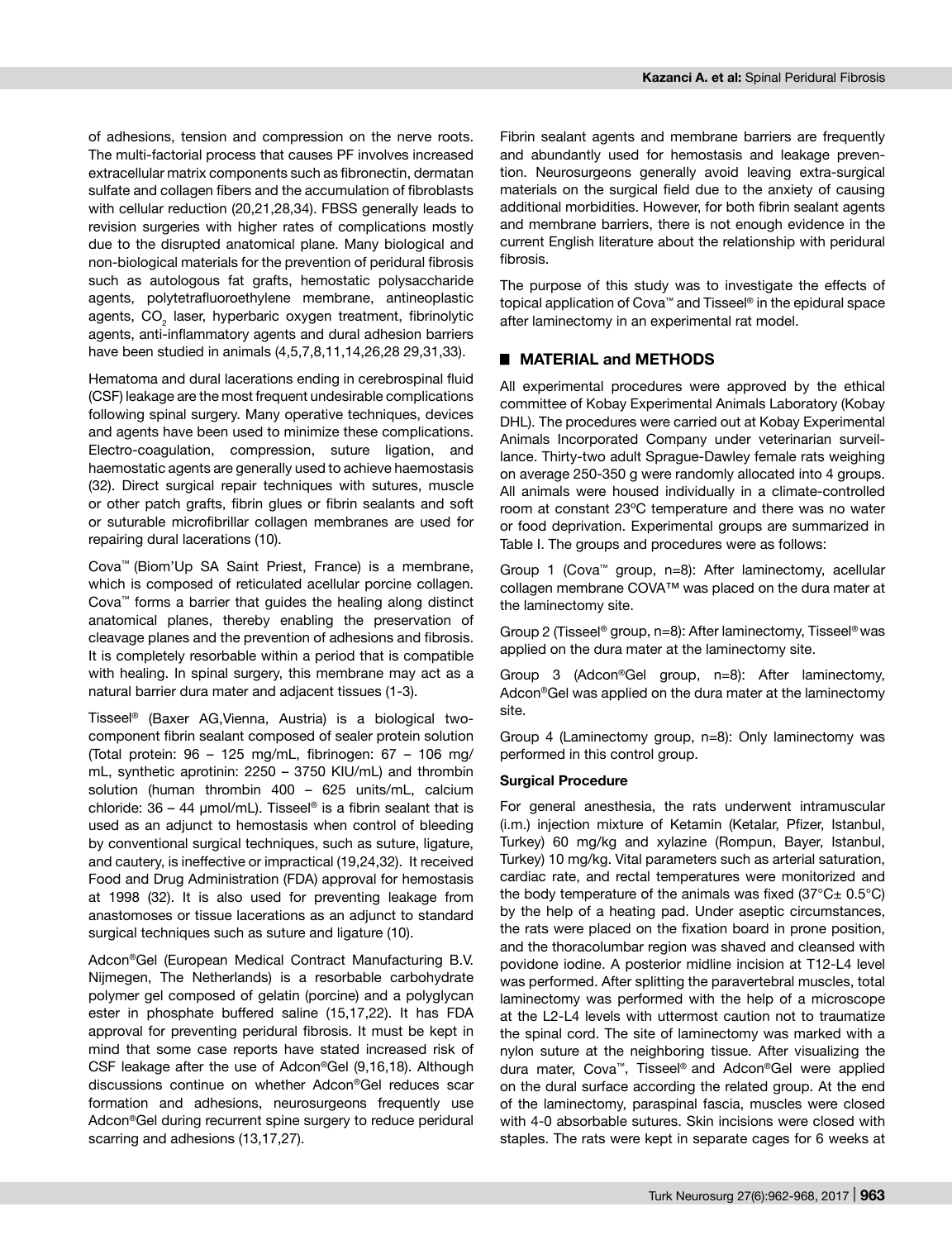23ºC temperature with free access to water and food with the body temperature 35-37°C. Postoperative care included regular bladder excretion was established. At the end of 6 weeks, the rats were sacrificed by using a lethal dose (60 mg/ kg) of pentobarbital (IE Ulagay, Istanbul, Turkey). The previous operation site was incised and the spinal cord at the level of laminectomy was harvested along with one vertebra level above and below the surgical site. The specimens were then placed in 10% buffered formalin.

#### **Histological Analysis**

A blind observer evaluated the histological sections microscopically. Pathological sampling was carried out after formalin fixation, decalcification and rehydration. All tissue layers of vertebral column including the spinal cord, epidural space, bony structures and muscles were sampled *en bloc*. Paraffin-embedded tissue blocks were prepared and 2 sections were obtained from each block. Primary microscopical examination was based on the Haematoxylin and Eosin (HE) stained sections. Presence or absence of fibrosis was further confirmed by Masson's Trichrome (MT) stain. In sections with MT stain muscle fibers were observed as red, collagen tissues and bone gets blue or green, cytoplasm light gets red or pink and cell nuclei is observed as dark brown to black (23).

The fibrotic process in the epidural space was graded under the light microscope according to the method proposed by He et al. and summarized in Table II (8).

Grade 0: Absence of fibrosis

Grade 1: Thin fibrous bands between dura mater and scar tissue (Figure 1).

Grade 2: Continuous adherence in less than two-thirds of the laminectomy defect (Figure 2).

Grade 3: Scar tissue affecting more than two-thirds of laminectomy defect.



**Figure 1:** Grade 1 fibrosis with thin fibrous bands (Hematoxylin-Eosin, x100). **MS:** Medulla Spinalis, **F:** fibrosis, **CT:** connective tissue. Black arrow shows dura mater.



**Figure 2:** Grade 2 fibrosis. (Masson's Trichrome, x 200). **MS:** Medulla spinalis, **F:** fibrosis, **CT:** connective tissue. Black arrow shows dura mater.

|  |  |  |  |  | Table I: Summary of Experimental Groups |  |  |
|--|--|--|--|--|-----------------------------------------|--|--|
|--|--|--|--|--|-----------------------------------------|--|--|

| Groups               |         | <b>Surgical Procedures</b>                                 |  |
|----------------------|---------|------------------------------------------------------------|--|
| Cova <sup>™</sup>    | Group 1 | Laminectomy $+$ Cova <sup><math>m</math></sup> Application |  |
| Tisseel <sup>®</sup> | Group 2 | Laminectomy + Tisseel <sup>®</sup> Application             |  |
| Adcon® Gel           | Group 3 | Laminectomy $+$ Adcon <sup>®</sup> Gel Application         |  |
| Laminectomy          | Group 4 | Laminectomy only                                           |  |

#### **Table II:** Histopathological Fibrosis Grades (8)

| Grade 0 | No scar tissue over dura mater                                                                                                            |  |  |  |  |
|---------|-------------------------------------------------------------------------------------------------------------------------------------------|--|--|--|--|
| Grade 1 | Only thin fibrous bands were observed between the scar tissue and dura mater                                                              |  |  |  |  |
| Grade 2 | Continuous adherence was observed in two-thirds of the laminectomy defect                                                                 |  |  |  |  |
| Grade 3 | Scar tissue adherence was large, affecting more than two-thirds of the laminectomy defect or the adherence<br>extended to the nerve roots |  |  |  |  |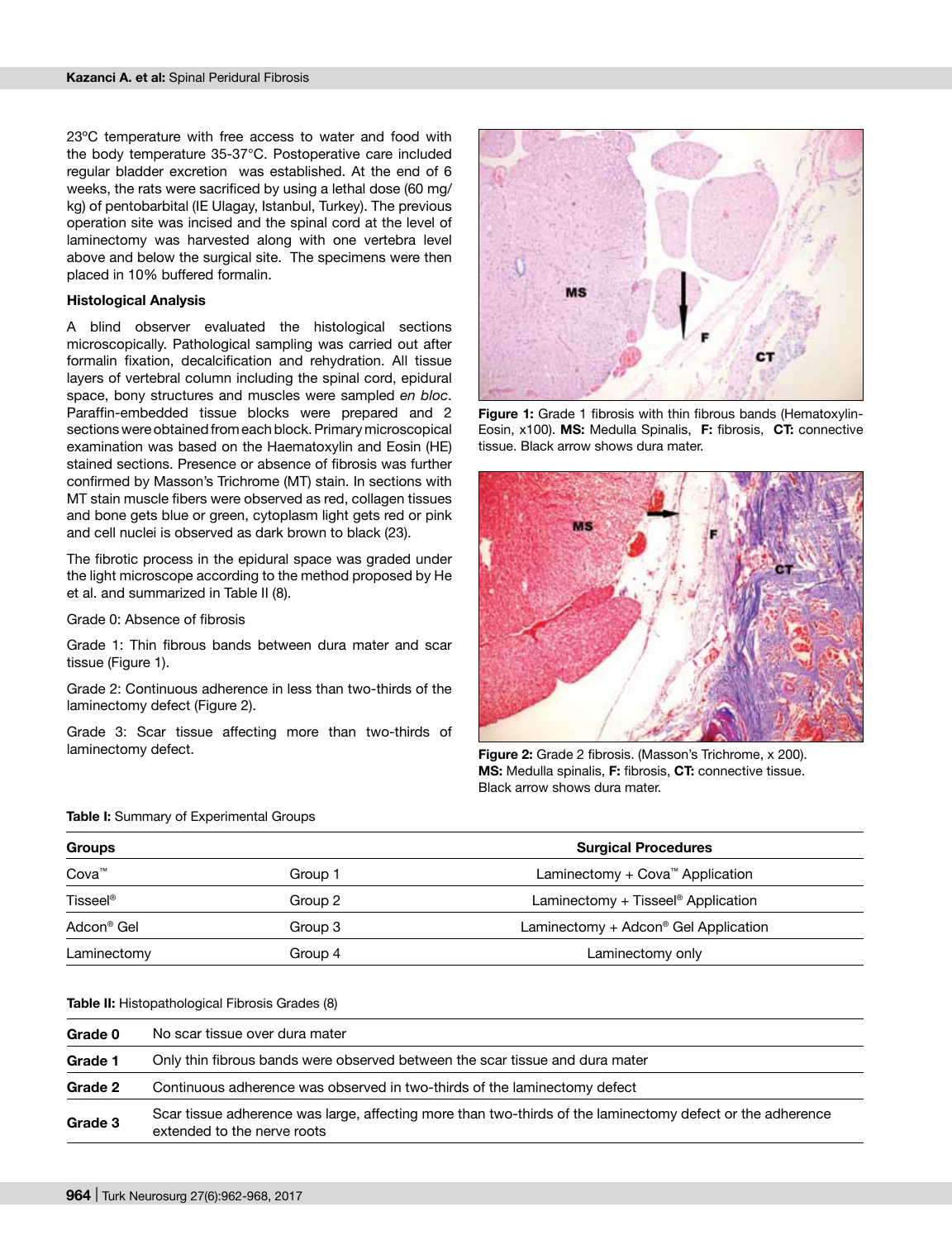Samples of histopathological sections for grade 1 (HE stain sample of grade 1 fibrosis) and grade 2 (MT stain sample of grade 2 fibrosis) are demonstrated in Figure 1 and Figure 2.

#### **Statistical Analysis**

Data analysis was performed using SPSS for Windows version 15.0 (SPSS Inc., Chicago, IL, USA). One-way ANOVA test was performed for the analysis of the difference between experimental groups and groups were compared individually by Tukey-HSD post hoc analysis test. P<0.05 was considered as statistically significant.

## █ **RESULTS**

There was no mortality and morbidity related to the procedure. No complication such as wound infection, hematoma or CSF leakage, was observed. All animals were healthy and mobile before specimens were obtained.

Based on the scar tissue level, fibrosis grades of each rat were determined separately by the pathologist (Table III). The mean values of histopathological fibrosis grades of groups with



**Figure 3:** Mean values of histopathological fibrosis grades of groups with standard deviations.

**Table III:** Histopathological Fibrosis Grades of Groups

standard deviations are summarized in Figure 3. There was no grade 0 in the laminectomy group. All animals' fibrosis grades were grade 0 in Adcon®Gel group. There was no grade 3 in Cova™ and Tisseel® groups.

Based on this grading system, the results revealed that statistically significant less peridural fibrosis developed in Cova™, Tisseel® and Adcon®Gel groups when compared to the laminectomy group (p=0.001). This data was interpreted as showing that these 3 bio-usable agents prevent peridural fibrosis.

Tisseel® and Adcon®Gel groups were compared individually by post hoc analysis. There was no statistically significant difference between the Tisseel® and Adcon®Gel groups (p=0.608). Our data revealed that both Tisseel® and Adcon®Gel prevent peridural fibrosis to a similar extent.

We compared by post hoc analysis and there was a statistically significant difference between the Cova™ and Adcon®Gel groups (p=0.001). This data was interpreted that although Cova™ prevents peridural fibrosis, Adcon®Gel prevents peridural fibrosis statistically more effectively than Cova™.

Briefly, Cova™, Tisseel® and Adcon®Gel reduced PF when compared with laminectomy group based on the examinations of PF grades. When the results of the Cova™, Tisseel® groups were compared with the Adcon®Gel group, both Tisseel® and Adcon®Gel prevented peridural fibrosis statistically to a similar extent and Adcon®Gel prevented peridural fibrosis statistically more effectively than Cova™.

## █ **DISCUSSION**

FBSS is a well-known complication of spinal surgery mostly results in inadequate pain relief after LDH operations. FBSS sometimes needs revision surgeries, which have higher rates of complications such as neural tissue injuries and dural lacerations due to disrupted anatomical structures. The most important cause of FBSS is PF following laminectomy (4,6,8,11,12,14,20,29-31). Actually, PF is a healing process after surgery and it occurs to some degree in response to

|                           | Cova <sup>™</sup> Group | <b>Tisseel<sup>®</sup>Group</b> | <b>Adcon®Gel Group</b> | <b>Laminectomy Group</b> |
|---------------------------|-------------------------|---------------------------------|------------------------|--------------------------|
|                           |                         |                                 |                        |                          |
|                           | 2                       |                                 |                        |                          |
|                           |                         |                                 |                        |                          |
|                           |                         |                                 |                        |                          |
|                           |                         |                                 |                        |                          |
|                           | n                       |                                 |                        |                          |
|                           |                         |                                 |                        |                          |
|                           |                         |                                 |                        | з                        |
| Mean                      | 1.12                    | 0.33                            |                        | 2.25                     |
| <b>Standard Deviation</b> | 0.64                    | 0.5                             |                        | 0.88                     |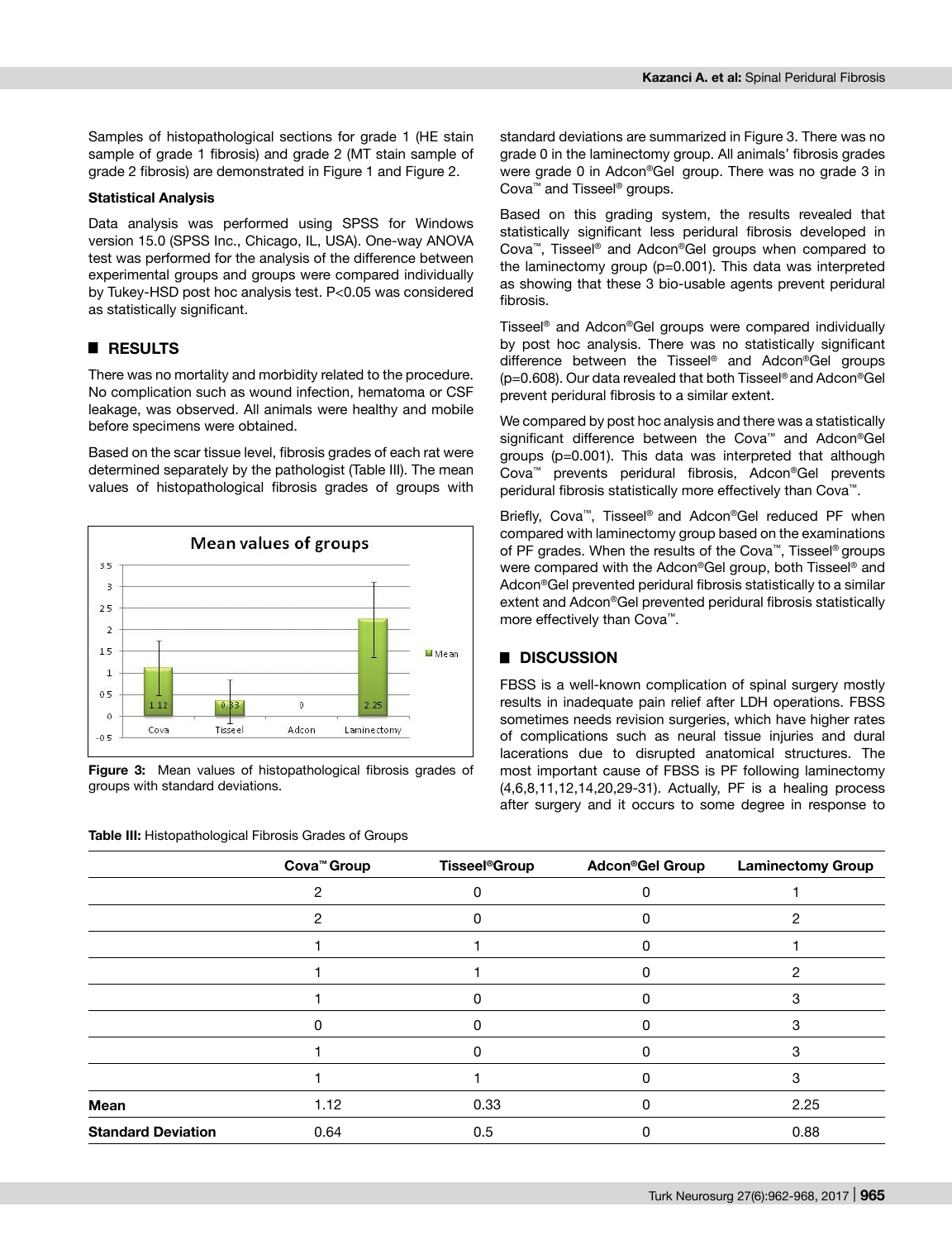manipulations in the peridural space. Excessive formation of PF causes the clinical situation known as FBSS. Many factors play a role in amount of peridural scar formation such as postoperative hematoma, postoperative infection and surgical techniques. Improved minimally invasive surgery techniques, many agents and mechanical barriers have been used to accomplish this bothering problem (5,6,12,14,15,17,19,26, 29-31,33).

The basic pathophysiological mechanism of excessive PF formation has not been explained sufficiently clearly yet. Many mechanisms play a role in the wound healing process. Inflammation is the first step of scar formation. Lymphocytes, fibroblasts, macrophages migrate and accumulate in peridural space. Scar tissue is composed of mainly extracellular matrix components such as fibronectin, collagen fibers rather than a cellular component. Pro-inflammatory cytokines are secreted and trigger PF formation. Formation of PF also involves the transformation of fibroblasts to myofibroblasts. Transforming Growth Factor-1β (TGF-1β) plays an important role in transformation of fibroblasts into myofibroblasts (20,21,34).

Hemostasis is essential for both obtaining intraoperative adequate visualization of underlying structures and preventing post-operative complications of microneurosurgical procedures. Damage to small blood vessels and capillaries frequently occurs during surgery. Following vascular damage, there is an immediate reflex that promotes vasoconstriction, thus diminishing blood loss. Intraoperative bleeding control can be achieved generally via standard methods such as mechanical compression with patties, irrigation with warm saline, bipolar coagulation, oxidized regenerated cellulose and various absorbable gelation sponges (32). Novel hemostatic agents such as fibrin sealants, fibrin patches and gelatin-thrombin matrix sealants that work independently of the coagulation cascade are available for neurosurgical procedures. Fibrin sealants and fibrin patches seem to have more of a role within neurosurgery in treating or preventing CSF leak (10,19,24).

Any tear or laceration in the dura mater may result in CSF leakage. These leaks may occur after diagnostic or therapeutic lumbar puncture, spinal surgery or trauma. CSF leakage may cause serious problems such as persistent headaches, meningitis and intracranial subdural hematomas. Surgical management of leakage is commonly closure of the dural tear by means of direct surgical repair techniques with sutures, muscle, fascial grafts, other patch grafts, fibrin glues, fibrin sealants and soft or suturable microfibrillar collagen membranes used as a barrier (19,24).

Cova™ is composed of reticulated acellular porcine collagen. It is an elastic resorbable and suturable membrane and is crosslinked with an oxidized polysaccharide. Cova™ forms a barrier that guides healing along distinct anatomical structures; thereby it may prevent adhesions and fibrosis. It is completely resorbable within a period that is compatible with healing without cellular toxicity (1-3). Armoiry et al. reported that this absorbable collagen membrane is effective in the prevention of adhesions in pediatric cardiac surgery (1). Bel et al. stated that Cova™ is an effective membrane in reducing postoperative adhesions following sternotomy (2). In spinal surgery, this membrane may act as a natural barrier between duramater and adjacent tissues. To our knowledge, this is the first study that investigates the effect of Cova™ on PF. The present study revealed that Cova™ reduced PF formation significantly when compared with the only laminectomy group (p=0.001).

Tisseel® is fibrin sealant composed of sealer protein and thrombin solution. Tisseel® is used as an adjunct to hemostasis when control of bleeding by conventional surgical techniques such as suture, ligature, and cautery is ineffective or impractical. It received FDA approval for hemostasis in 1998. Yao et al. reported the effective usage of Tisseel® in neurosurgery practice (32). It is also used for preventing leakage from anastomoses or tissue lacerations as an adjunct to standard surgical techniques such as suture and ligature. Hutchinson et al. stated that Tisseel® is an effective fibrin sealant in achieving and maintaining a watertight seal of the dura (10). In our study the data revealed that Tisseel® reduces PF formation significantly when compared with only laminectomy group (p=0.001).

Adcon®Gel is a resorbable carbohydrate polymer gel composed of gelatin and a polyglycan ester. It has FDA approval for preventing PF. It is suggested that Adcon®Gel prevents PF by covering nervous structures until fibrosis occurs (15,17). In present study, the Adcon®Gel group was used as a positive control group. McKinley and Shaffer stated that is cost effective in means of pain relief, time of returning to work, and the need for additional pain medicine (22). Although Richter et al. reported that Adcon®Gel is not effective in preventing fibrosis, our data revealed that Adcon®Gel reduces PF formation significantly when compared with the only laminectomy group (p=0.001) (25). In the present study, Tisseel® and Adcon®Gel groups were compared individually. There was no statistically significant difference between these two groups (p=0.608). Our result revealed that both Tisseel® and Adcon®Gel prevent PF to a similar extent.

## █ **CONCLUSION**

Peridural fibrosis following spinal surgery is a well-known and described situation among neurosurgeons. Besides improved minimally invasive surgery techniques, many agents and mechanical barriers have been used to prevent PF. In the present study, we aimed to investigate the effects of Cova™ and Tisseel® on PF and to compare this effect with Adcon®Gel. Our results revealed that Cova™, Tisseel® and Adcon®Gel reduced PF when compared with the laminectomy group. When the results of Cova™ and Tisseel® compared with Adcon®Gel, Tisseel® and Adcon®Gel prevented PF statistically to a similar extent but Adcon®Gel prevented PF statistically more effectively than Cova™.

Neurosurgeons generally hesitate to leave these materials on the laminectomy field with the anxiety of additional morbidities. Cova™, Tisseel®, which are used for both hemostasis and preventing CSF leakage, could be applied safely during spinal surgeries. These agents do not increase PF and conversely reduce PF after laminectomy. We suggest that they can be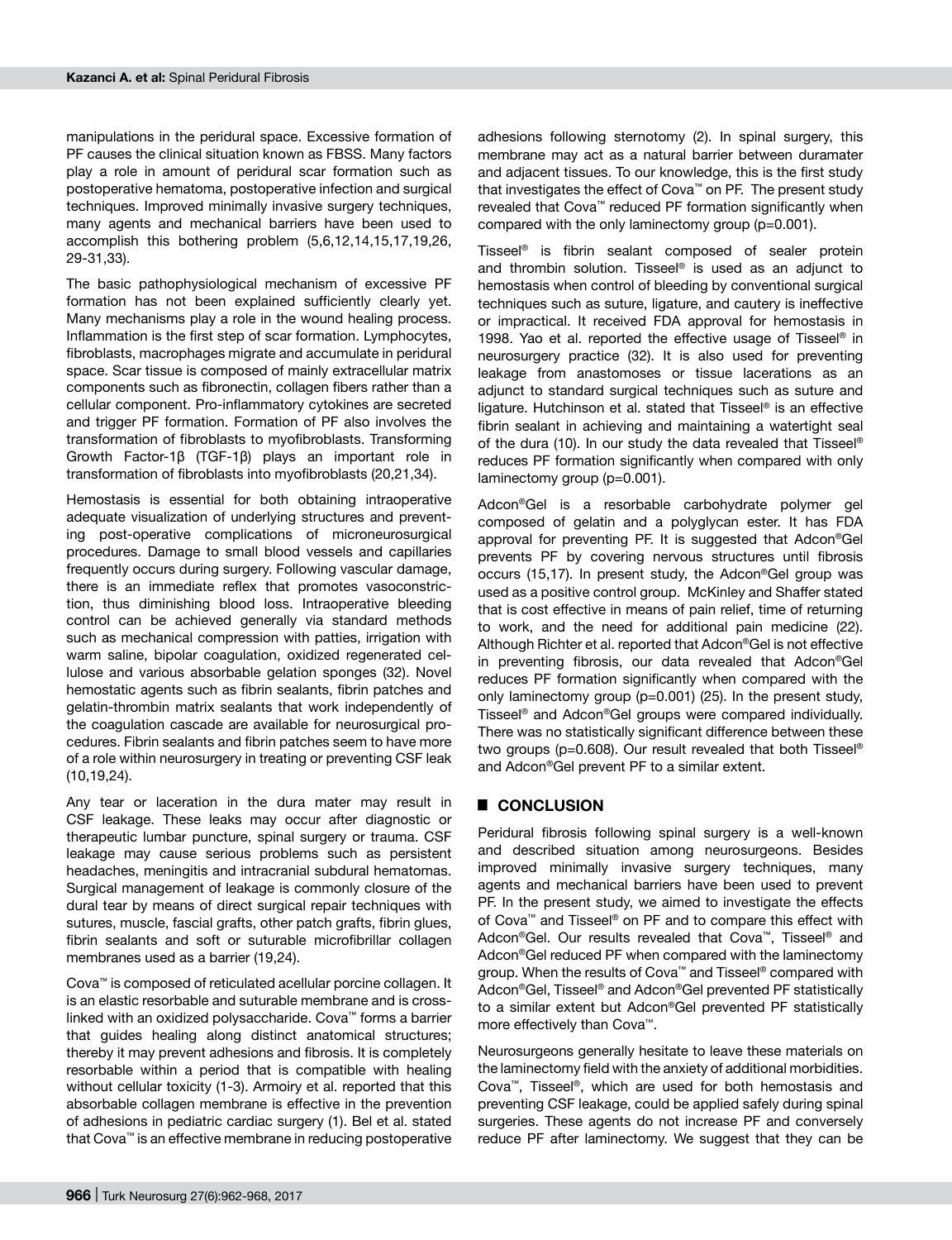safely left in the operation field. To our knowledge, this is the first study that investigates the effect of Cova™ on PF. More investigations are needed to reveal the exact effects of Cova™ and Tisseel® on PF.

## █ **REFERENCES**

- 1. Armoiry X, Viprey M, Constant H, Aulagner G, Roux AS, Huot L, Roubertie F, Ninet J, Henaine R: Potential interest of a new absorbable collagen membrane in the prevention of adhesions in paediatric cardiac surgery: A feasibility study. Arch Cardiovasc Dis 106(8-9):433-439, 2013
- 2. Bel A, Kachatryan L, Bruneval P, Peyrard S, Gagnieu C, Fabiani JN, Menasché P: A new absorbable collagen membrane to reduce adhesions in cardiac surgery. Interact Cardiovasc Thorac Surg 10(2):213-216, 2010
- 3. Bel A, Ricci M, Piquet J, Bruneval P, Perier MC, Gagnieu C, Fabiani JN, Menasché P: Prevention of postcardiopulmonary bypass pericardial adhesions by a new resorbable collagen membrane. Interact Cardiovasc Thorac Surg 14(4):469-473, 2012
- 4. Chen F, Zuo Z, Wang K, Zhang C, Gong H, Ye F, Ji A, Tao H: Study on salvianolic acid B in the reduction of epidural fibrosis in laminectomy rats. BMC Musculoskelet Disord 15:337, 2014
- 5. Esposito F, Cappabianca P, Fusco M, Cavallo LM, Bani GG, Biroli F, Sparano A, de Divitiis O, Signorelli A: Collagen-only biomatrix as a novel dural substitute. Examination of the efficacy, safety and outcome: Clinical experience on a series of 208 patients. Clin Neurol Neurosurg 110(4):343-351, 2008
- 6. Farrokhi MR, Lotfi M, Masoudi MS, Gholami M: Effects of methylene blue on postoperative low-back pain and functional outcomes after lumbar open discectomy: A tripleblind, randomized placebo-controlled trial. J Neurosurg Spine 11:1-9, 2015
- 7. Gunaldi O, Guclu G, Postalci L, Eseoglu M, Yilmaz I, Ofluoglu E, Erdogan S: Can royal jelly prevent epidural fibrosis development after laminectomy? An experimental study. J Neurol Sci (Turk) 31(2): 257-265, 2014
- 8. He Y, Revel M, Loty B: A quantitative model of postlaminectomy scar formation. Effects of a nonsteroidal antiinflammatory drug. Spine (PhilaPa 1976) 20:557–563, 1995
- 9. Hieb LD, Stevens DL: Spontaneous postoperative cerebrospinal fluid leaks following application of anti-adhesion barrier gel: Case report and review of the literature. Spine (Phila Pa 1976) 26(7):748-751, 2001
- 10. Hutchinson RW, Mendenhall V, Abutin RM, Muench T, Hart J: Evaluation of fibrin sealants for central nervous system sealing in the mongrel dog durotomy model. Neurosurgery 69(4):921- 928, 2011
- 11. Ismailoglu O, Albayrak B, Gulsen I, Tanriover G, Demir N: Topical application of tacrolimus prevents epidural fibrosis in a rat postlaminectomy model: Histopathological and ultrastructural analysis. Turk Neurosurg 21(4):630-633, 2011
- 12. Ivanic GM, Pink PT, Schneider F, Stuecker M, Homann NC, Preidler KW: Prevention of epidural scarring after microdiscectomy: A randomized clinical trial comparing gel and expanded polytetrafluoroethylene membrane. Eur Spine J 15(9):1360-1366, 2006
- 13. Kasimcan MO, Bakar B, Aktas S, Alhan A, Yilmaz M: Effectiveness of the biophysical barriers on the peridural fibrosis of a postlaminectomy rat model: An experimental research. Injury 42(8):778-781, 2011
- 14. Kato T, Haro H, Komori H, Shinomiya K: Evaluation of hyaluronic acid sheet for the prevention of postlaminectomy adhesions. Spine J 5(5):479-488, 2005
- 15. Kaya B, Esen HH, Ustun ME: A comparison of the effects of Adcon-L, Mitomycin C and Sodium Hyaluronate in experimental epidural fibrosis in rabbits. J Neurol Sci (Turk) 28(2):236-242, 2011
- 16. Kim SB, Lim YJ: Delayed detected unexpected complication of ADCON-L® Gel in lumbar surgery. J Korean Neurosurg Soc 48(3):268-271, 2010
- 17. Kurt G, Aytar MH, Doğulu F, Cemil B, Erdem O, Baykaner MK, Ceviker N: A comparison of the local effectiveness of mitomycin C, aprotinin, and Adcon-L in experimental peridural fibrosis. Surg Neurol 70(6):608-613, 2008
- 18. Le AX, Rogers DE, Dawson EG, Kropf MA, De Grange DA, Delamarter RB: Unrecognized durotomy after lumbar discectomy: A report of four cases associated with the use of ADCON-L. Spine (Phila Pa 1976) 26(1):115-117, 2001
- 19. Lee JY, Ebel H, Friese M, Schillinger G, Schröder R, Klug N: Influence of TachoComb in comparison to local hemostyptic agents on epidural fibrosis in a rat laminectomy model. Minim Invasive Neurosurg 46(2):106-109, 2003
- 20. Liu J, Ni B, Zhu L, Yang J, Cao X, Zhou W: Mitomycin C-polyethylene glycol controlled-release film inhibits collagen secretion and induces apoptosis of fibroblasts in the early wound of a postlaminectomy rat model. Spine J 10(5):441- 447, 2010
- 21. Lv P, Zhao J, Su W, Liang X, Zhang K: An experimental novel study: Hyperbaric oxygen treatment on reduction of epidural fibrosis via down-regulation of collagen deposition, IL-6, and TGF-β1. Eur J Orthop Surg Traumatol 25 Suppl 1:S53-58, 2015
- 22. McKinley DS, Shaffer LM: Cost effectiveness evaluation of Adcon-L adhesion control gel in lumbar surgery. Neurol Res 21 Suppl 1:67-71, 1999
- 23. Pereira P, Avelino A, Monteiro P, Vaz R, Castro-Lopes JM: New insights from immunohistochemistry for the characterization of epidural scar tissue. Pain Physician 17:465-474, 2014
- 24. Richards PJ, Turner AS, Gisler SM, Kraft S, Nuss K, Mark S, Seim HB 3rd, Schense J: Reduction in postlaminectomy epidural adhesions in sheep using a fibrin sealant-based medicated adhesion barrier. J Biomed Mater Res B Appl Biomater 92(2):439-446, 2010
- 25. Richter HP, Kast E, Tomczak R, Besenfelder W, Gaus W: Results of applying ADCON-L gel after lumbar discectomy: The German ADCON-L study. J Neurosurg 95(2 Suppl):179-189, 2001
- 26. Rodgers KE, Robertson JT, Espinoza T, Oppelt W, Cortese S, diZerega GS, Berg RA: Reduction of epidural fibrosis in lumbar surgery with Oxiplex adhesion barriers of carboxymethylcellulose and polyethylene oxide. Spine J 3(4):277-283, discussion 284, 2003